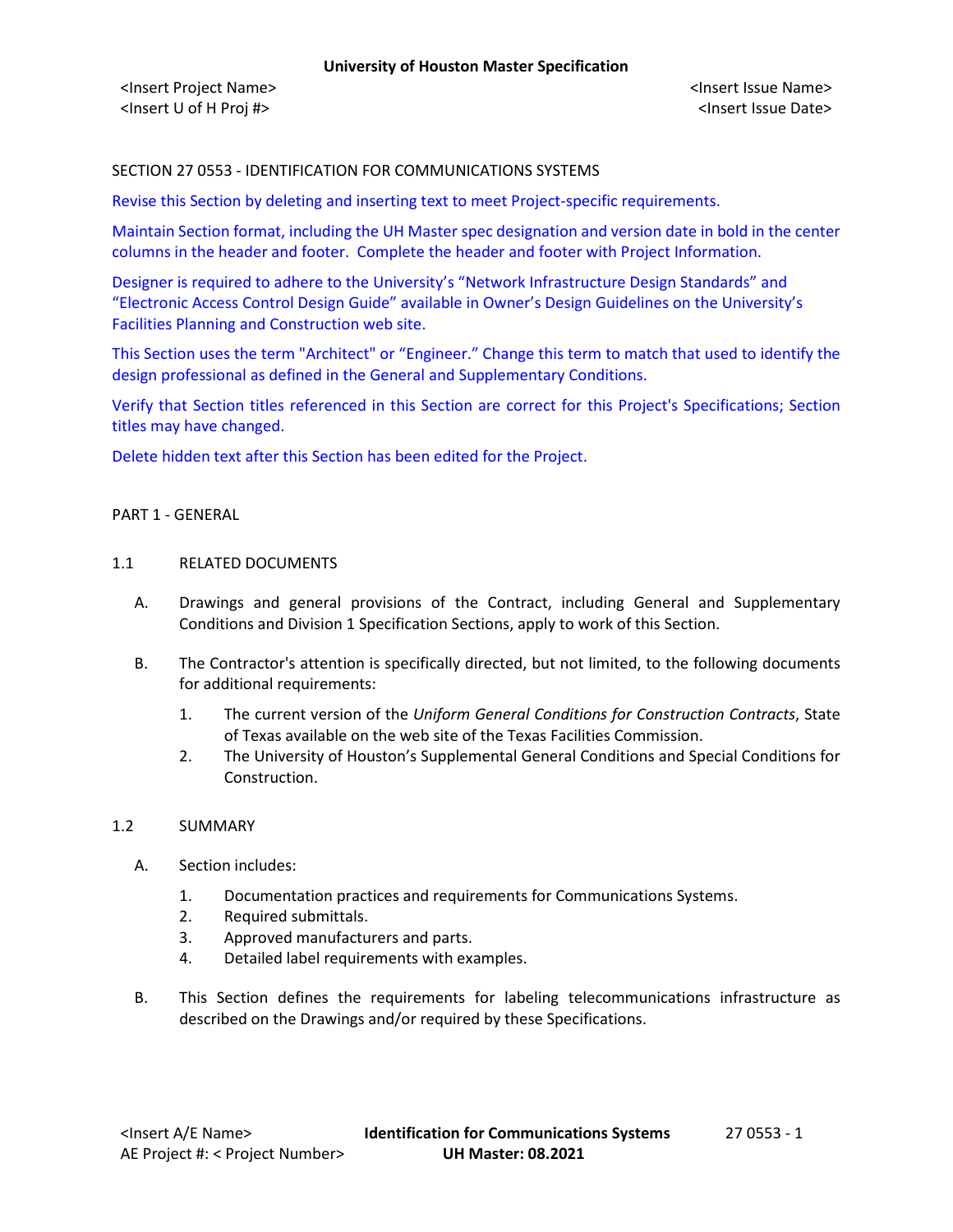### 1.3 SUBMITTAL ADMINISTRATIVE REQUIREMENTS

- A. Follow the Submittal Administrative Requirements as stated in Section 01 3300 "Submittal Procedures." Use electronic format only.
- 1.4 ACTION SUBMITTALS
	- A. Product Data: For each type of product.
	- B. Samples: For each type of label and sign to illustrate composition, size, colors, lettering style, mounting provisions, and graphic features of identification products.
	- C. Identification Schedule:
		- 1. Outlets: Scaled drawings indicating location and proposed designation.
		- 2. Backbone Cabling: Riser diagram showing each Network Facility, backbone cable, and proposed backbone cable designation.
		- 3. Racks: Scaled drawings indicating location and proposed designation.
	- D. Patch Panels: Enlarged scaled drawings showing rack row, number, and proposed designations.
	- E. Maintain telecommunications infrastructure records in a computer spreadsheet or database. PDF is not acceptable. Prepare a record for each backbone cable. The record shall show the cable name and describe the origin point and destination point of each cable. The cable record shall record what services and/or connections are assigned to each cable pair or strand.
- 1.5 INFORMATIONAL SUBMITTALS Not Used

### 1.6 QUALITY ASSURANCE

A. Identification and administration work described in this Section shall comply with requirements outlined in Section 27 0500 "Communications General Provisions."

### 1.7 TELECOMMUNICATIONS ADMINISTRATION

- A. Owner maintains a system for documenting and administering telecommunications infrastructure.
- B. Owner maintains a campus-wide labeling scheme for voice and data outlets and patch panels.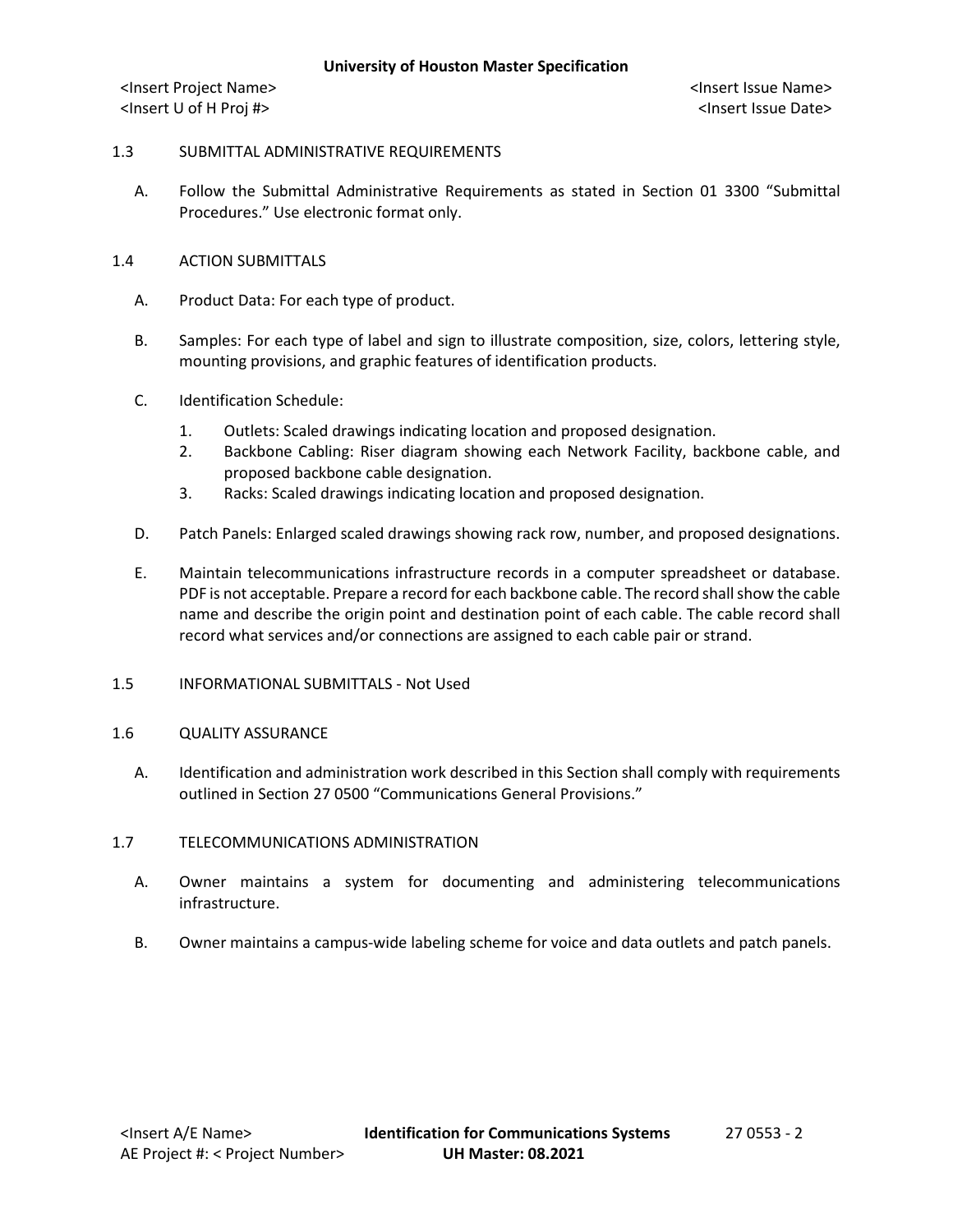PART 2 - PRODUCTS

- 2.1 PARTS AND MANUFACTURERS
	- A. Refer to Section 01 2500 "Substitution Procedures" for variations from approved manufacturers or parts. Obtain written approval for substitutions from both the Owner's Project Manager and the UIT Project Manager.
	- B. Network Facility Copper, Fiber, and Coax Backbone Cable Labels
		- 1. Panduit #LS7-75NL-1
		- 2. Brady #WML-1231-292
	- C. Network Facility Copper, Fiber, and Coax Horizontal Cable Labels
		- 1. Panduit #LS7-75NL-1
		- 2. Brady #WML-317-292
	- D. Work Area Copper, Fiber, and Coax Riser Cable Labels
		- 1. Panduit #LS7-75NL-1
		- 2. Brady #WML-317-292
	- E. Patch Panel Labels
		- 1. Panduit #LS7-38-1
		- 2. Brady #CL-111-619
		- 3. P Touch TZe-231

### PART 3 - EXECUTION

- 3.1 LABEL CHARACTERISTICS, STANDARDS AND CONVENTIONS
	- A. Labels shall meet the legibility, defacement, exposure and adhesion requirements of UL 969 *Standard for Marking and Labeling Systems*.
	- B. The labeling scheme shall meet or exceed the requirements of ANSI/TIA-606-C.
	- C. Label materials shall meet all applicable fire codes.
	- D. Labels shall be resistant to environmental factors (such as moisture, heat and ultraviolet light) and have a life span equal to or greater than that of the labeled item.
	- E. All labels shall be preprinted or generated by a computer or mechanical device. Handwritten labels are not acceptable, except as described in the instructions for labeling faceplates.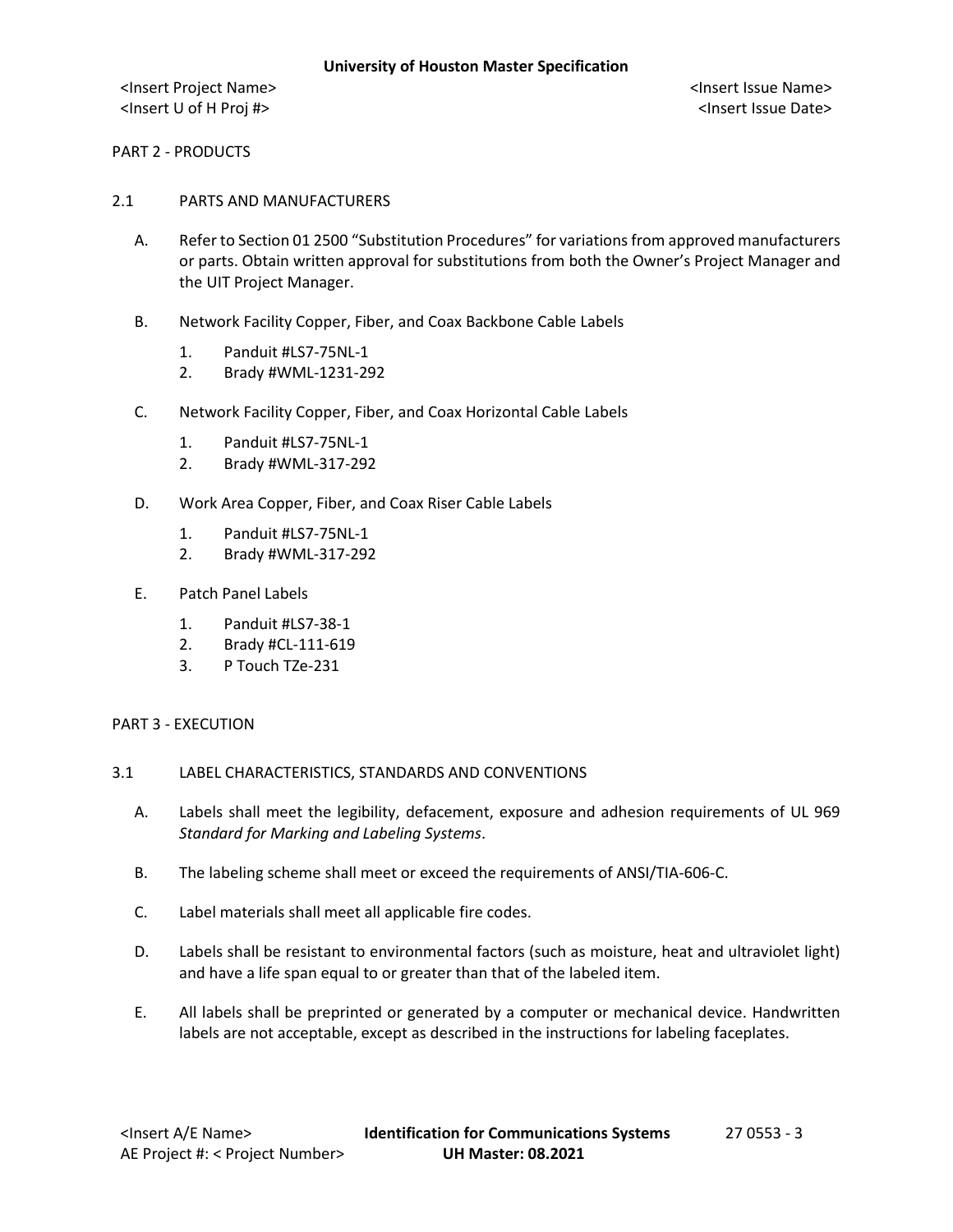## 3.2 LABELING PROCEDURES

- A. To be consistent with applicable standards and industry practices, labeling and color coding shall be applied to all telecommunications infrastructure components. A label shall carry a unique identifier that denotes a specific component. Color coding shall allow personnel to quickly identify how the component is used in the overall telecommunications infrastructure of the facility. Infrastructure to be labeled includes:
	- 1. Copper and fiber optic outside plant cable, risers, horizontal (station) and patch cables.
	- 2. Racks, cabinets and patch panels.
- B. Visibility and durability
	- 1. Select size, color and contrast of all labels to ensure that identifiers are easily read.
	- 2. Labels shall be visible during installation and normal maintenance of the infrastructure.
	- 3. Where insert-type labels are used, provide a clear plastic cover over the label.
	- 4. For labels applied directly to a cable, apply a clear vinyl wrapping over the label and around the cable to permanently affix the label.

## 3.3 LABEL INFORMATION CONTENT

- A. Fiber Optic Cable: Outside Plant (OSP)
	- 1. At each end
		- a. Far-end building number and name (or standard abbreviation, if insufficient space)
		- b. Single-mode or Multi-mode
		- c. Strand count
	- 2. At points where cable enters/exits tunnel or conduit (place label within 12 36 inches of tunnel or conduit, or nearest point that is clearly visible)
		- a. Building number and name at both ends (with the network uplink end first)
		- b. Strand count
	- 3. Along the length at 100-foot intervals, or nearest point that is clearly visible
		- a. Building number and name at both ends (with the network uplink end first)
		- b. Strand count
- B. Fiber Optic Termination Panels: OSP
	- 1. At each end
		- a. Far-end building number and name
		- b. Single-mode or Multi-mode
		- c. Strand count
	- 2. Additional instructions
		- a. Use both machine printed labels AND manufacturer's color coding on ferrules to denote single-mode fiber or multimode fiber
			- 1) Yellow = Single-mode
			- 2) Orange = Multi-mode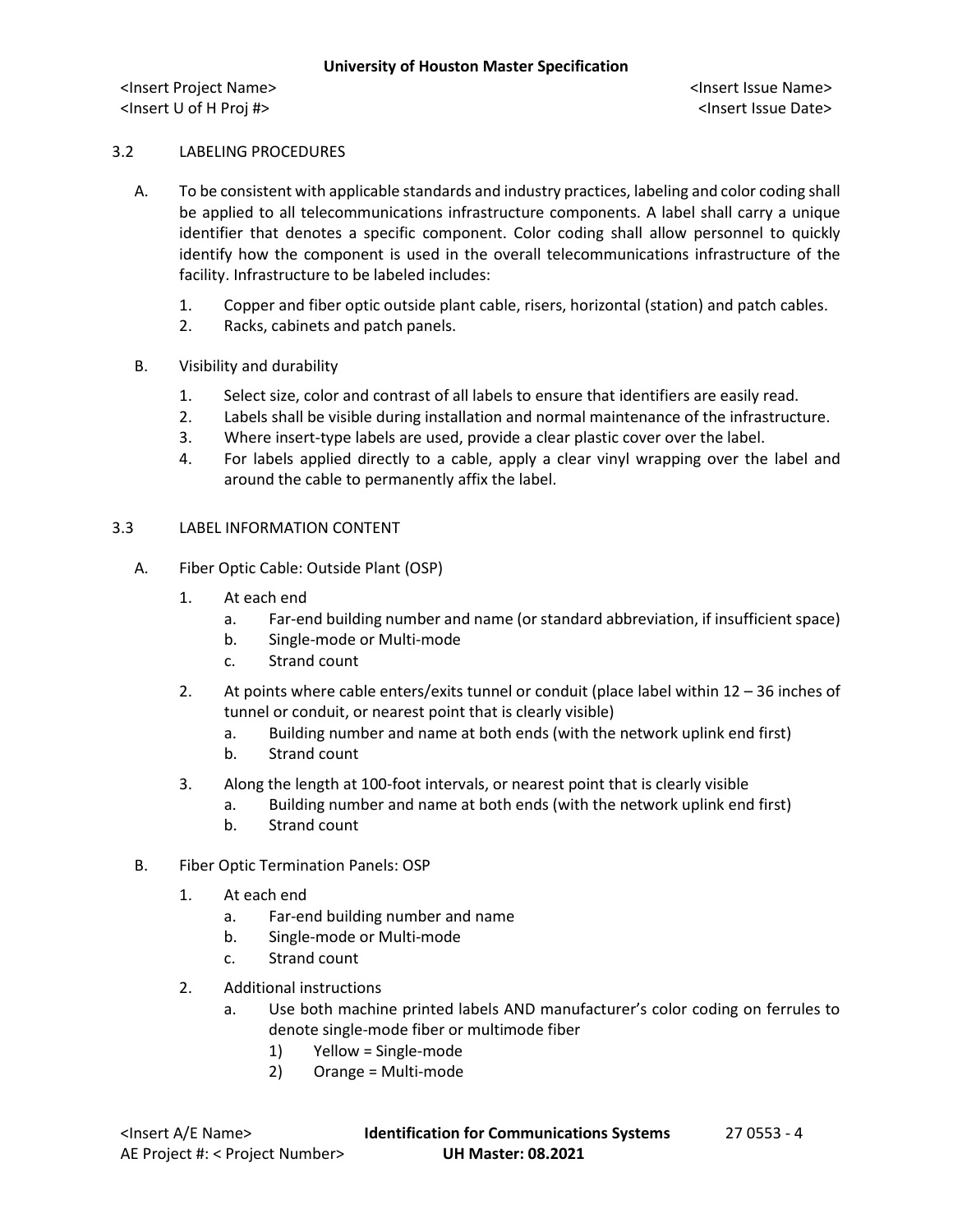## **University of Houston Master Specification**

<Insert Project Name> <Insert Issue Name> <Insert U of H Proj #> <Insert Issue Date>

- b. On each separate 6 or 12-strand panel insert, place a factory label with the panel number
- c. On each strand's termination, place a factory label, or installer-applied machineprinted label with the strand number for that cable.
- d. If there is a factory supplied label for the door or cover, use it to record cable numbers and strand number.
- C. Fiber Optic Cable: Risers
	- 1. At each end (Entrance Facility and its interconnecting equipment or Intermediate Distribution Frame (IDF))
		- a. Far-end Entrance Facility, equipment or IDF room number
		- b. Single-mode or Multi-mode
		- c. Strand count
- D. Fiber Optic Termination Panels: Risers
	- 1. At each end
		- a. Far-end Entrance Facility, equipment or IDF room number
		- b. Single-mode or Multi-mode
		- c. Strand count
	- 2. Additional instructions
		- a. On each separate 6- or 12-strand panel insert, place a factory label with the panel number
		- b. On each strand's termination, place a factory label or installer-applied machineprinted label with the strand number for that cable
- E. Copper Cable: OSP or Feeder
	- 1. At each end
		- a. Far-end building number and name
		- b. Pair count
	- 2. At points where cable enters/exits the tunnel or conduit (place label within 12 36 inches of tunnel or conduit, or nearest point that is clearly visible)
		- a. Building number and name at both ends (with the network uplink end first)
		- b. Pair count
	- 3. Along the length at 100-foot intervals (or nearest point that is clearly visible), and at every turn in a location
		- a. Building number and name at both ends (with the network uplink end first)
		- b. Pair count
	- 4. Protector block at each end
		- a. Cable number (supplied by UITNS)
		- b. Far-end building number and name
		- c. Pair count
- F. Copper Cable: Risers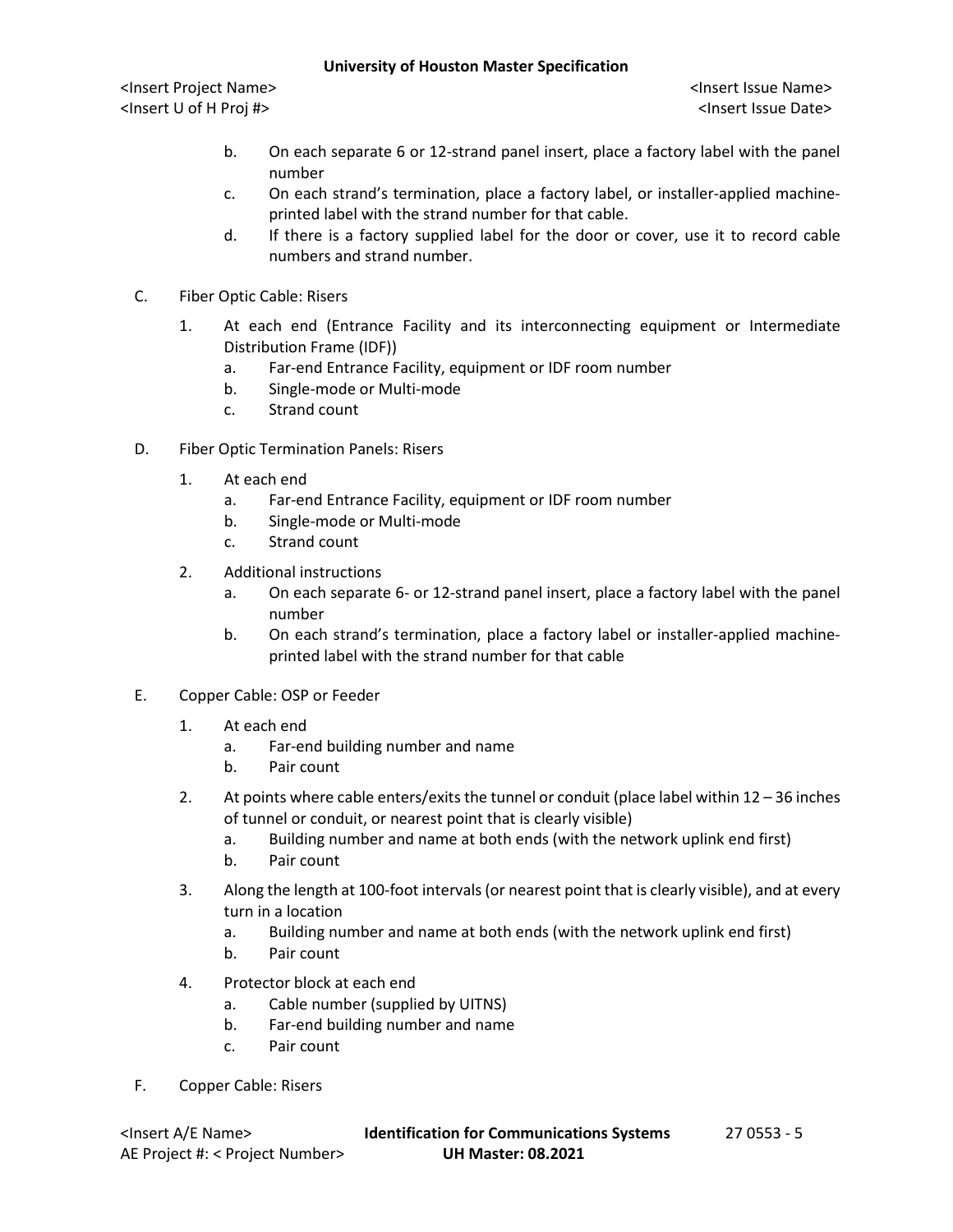## **University of Houston Master Specification**

<Insert Project Name> <Insert Issue Name> <Insert U of H Proj #> <Insert Issue Date>

- 1. At each end (Entrance Facility and its interconnecting equipment or IDF)
	- a. Far-end Entrance Facility, equipment or IDF room number
	- b. Pair count
- G. Copper Termination Panels: Risers
	- 1. At each end
		- a. Far-end Entrance Facility, equipment or IDF room number
	- 2. At the point where individual pairs are terminated
		- a. Label every fifth pair point
- H. Horizontal (Station) Cable Fiber Optic or Copper
	- 1. At each end (behind the faceplate and on the patch panel)
		- a. Far-end equipment or IDF room number
		- b. Cable number (shall match the number on the patch panel and faceplate)
	- 2. On the faceplate
		- a. Mark with an ultra-fine tip, black, permanent Sharpie®, then cover with a machine printed label
		- b. Room number: upper left corner of the plate
		- c. Cable number: directly below (preferred) or next to the jack
		- d. If fiber optic, also specify Single-mode or Multi-mode
	- 3. At the equipment or IDF patch panel
		- a. Cable number
		- b. Room number: below the cable number

Note: In Network Facilities (NFs), after the first panel has been filled (1-48), label additional panels in continuous sequence (49-96, etc.).

- I. Patch Cables Fiber Optic or Copper
	- 1. At each end
		- a. Source and destination
- J. Wireless Access Points (WAPs) and Associated Jacks
	- 1. WAP
		- a. Label each WAP in a visible area on the device, to be readable from the ground with no magnification
		- b. IDF number
		- c. MAC address (last 6 digits)
		- d. AP number; EXAMPLE: | NF-300 C4:99:46 AP-48
	- 2. Jack
		- a. Label WAP jacks on the ceiling grid
		- b. IDF number
		- c. Jack number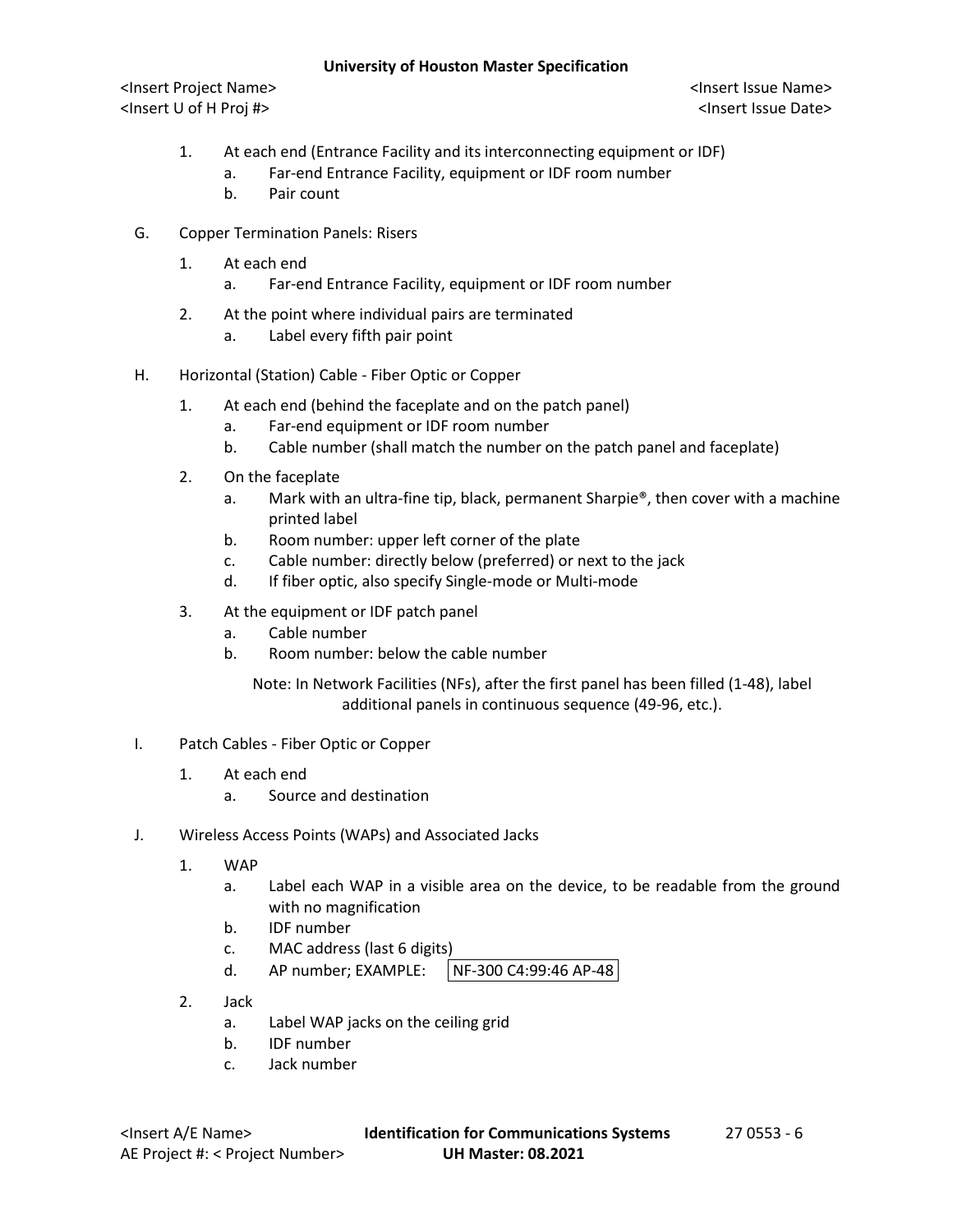- K. Cameras
	- 1. To be labeled with these elements, separated by hyphens:
		- a. IDF number
		- b. Patch panel id
		- c. Number of the nearest room/door
		- d. Camera number

| FXAMPIF: | 109-B19-113-C106 |
|----------|------------------|
|----------|------------------|

- 2. Onscreen labeling
	- a. Room name and/or number or object viewed (shall match camera schedule and schematics)
- L. Network Video Recorders (NVRs)
	- 1. Label on the inside of the front cover panel
		- a. The host name = building number building name -NVR series number as a single word.
		- b. Example: 405 ERP NVR 1
		- c. The host IP address.
	- 2. Configuration requirements
		- a. Do not change the default admin login credentials until final testing and acceptance by UITNS and Campus Safety are completed.
		- b. Host name (see above)
		- c. DNS Server addresses = 172.21.12.1 and 172.21.12.17
	- 3. Enable time sync to ns1.uh.edu
- M. Circuit Breaker Panels and Electrical Outlets
	- 1. All telecommunications circuits are to be clearly labeled on circuit breaker panels and the circuit id number to be on the face plate of the outlet in the NFs.

## 3.4 EXAMPLES

- A. Fiber Labeling (see Fiber Labeling Illustration and example, below)
	- 1. There shall be three areas labeled on each fiber panel:
		- a. Above the individual columns on label panel
		- b. Above the letters on each column
			- 1) First line: Destination building number Destination NF room number
			- 2) Second line: Destination fiber distribution cabinet fiber type
	- 2. On each line in each column, individual labels for each fiber port
		- a. Destination panel Destination fiber port Destination color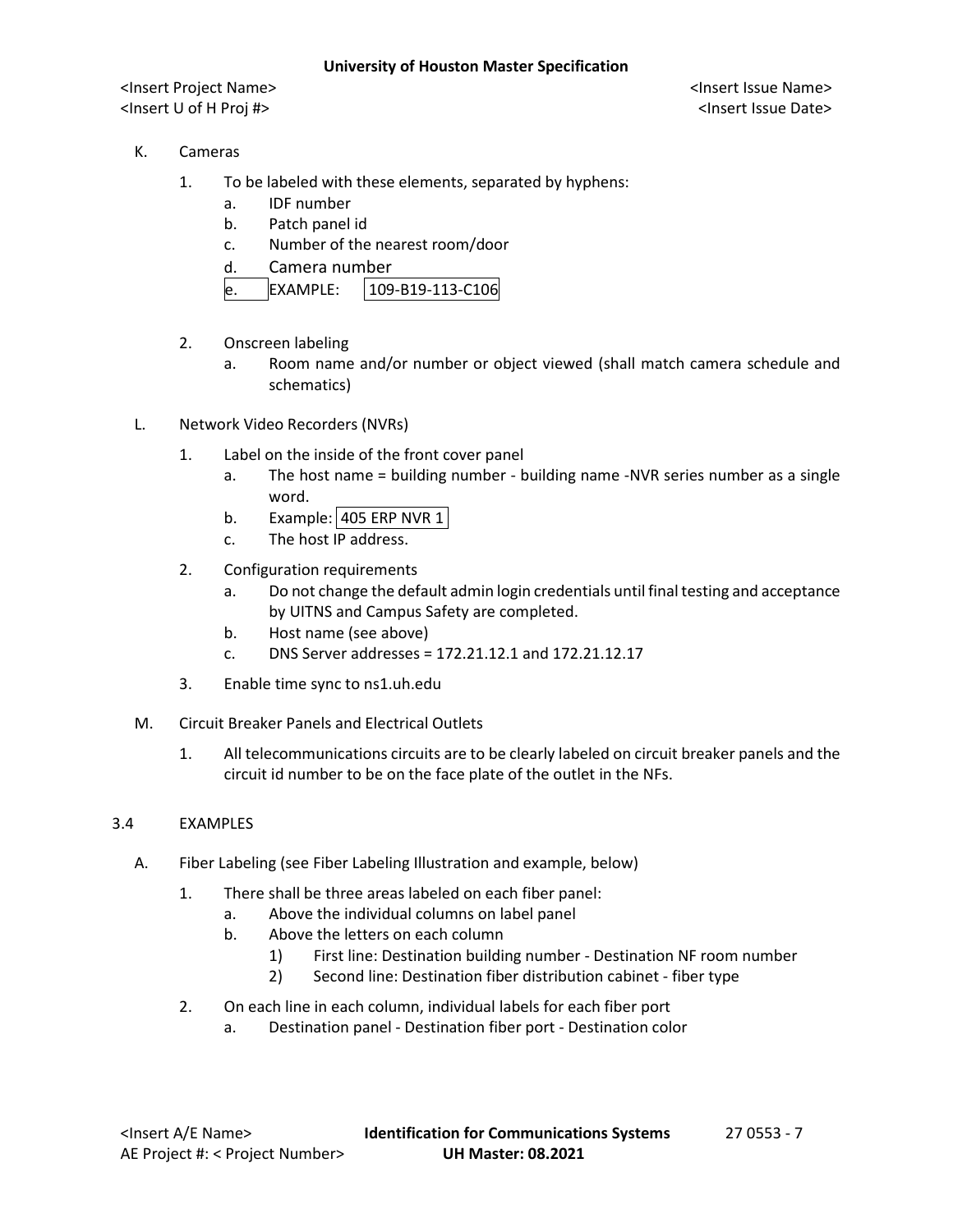## **Fiber Labeling Illustration**



## **Typical Fiber Colors and Pair Designation**

| Blue: Bl | Orange: O | Red: R    | Black: B  |
|----------|-----------|-----------|-----------|
| Green: G | Brown: Br | Yellow: Y | Violet: V |
| Slate: S | White: W  | Cvan: C   | Rose: Ro  |

## **Fiber Labeling Example**

| 505-1127 | Label the front of each fiber optic distri- |  |  |  |
|----------|---------------------------------------------|--|--|--|
|          | bution box with FD-sequence number.         |  |  |  |
| $A1-BI$  | EXAMPLE:<br>IFD1                            |  |  |  |
| $A2-O$   |                                             |  |  |  |
| A3-G     |                                             |  |  |  |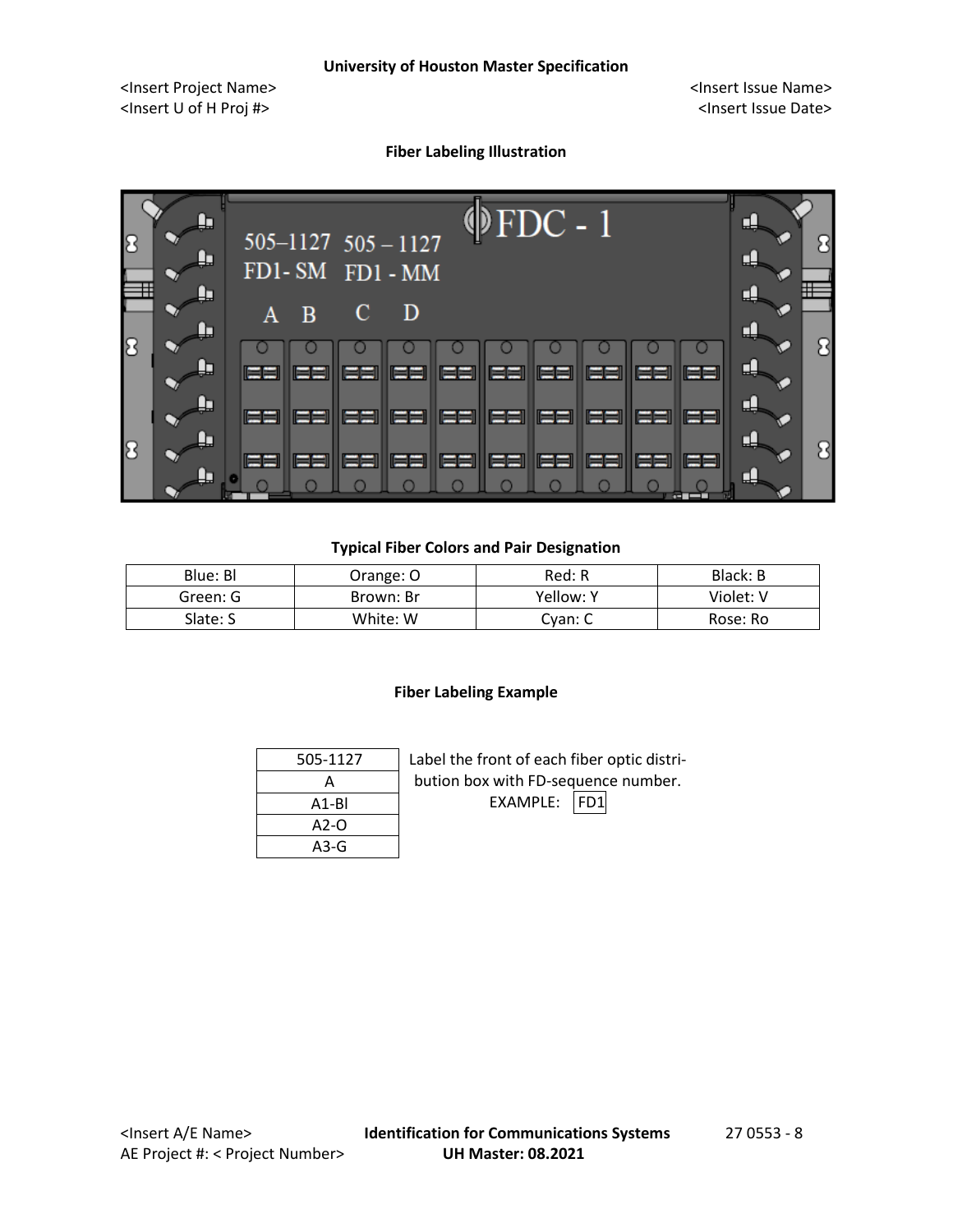## B. Copper Labeling (see Copper Labeling Illustration, below)

- 1. Each patch panel shall have an alphanumeric designation
- 2. Jack: each jack number on the patch panel shall be determined by room number along with the panel and port designation as shown.

## **Copper Labeling Illustration**

| 3<br>4<br><b>Room 111</b>     | 5.<br>8<br>6<br>112         | 12<br>9<br>11<br>10<br>113 | 16<br>$14 \mid 15 \mid$<br>13<br>114 | 19<br>20<br>18<br>17<br>115 | 23<br>21<br>24<br>22 <sub>1</sub><br>116 |
|-------------------------------|-----------------------------|----------------------------|--------------------------------------|-----------------------------|------------------------------------------|
| 27<br>26<br>25 I<br>28<br>117 | 29<br>32<br>30<br>31<br>118 | 35 36<br>34<br>33<br>119   | 38 39 40<br>37<br>120                | 41<br>43<br>42<br>44<br>121 | 45<br>47<br>48<br>46<br>122              |

- C. Office Faceplates (see Office Faceplate Labeling Illustration, below)
	- 1. First line: NF room number and the room number of the communications outlet
	- 2. Second line: first jack number followed by the panel letter followed by the second jack number

## **Office Faceplate Labeling Illustration**